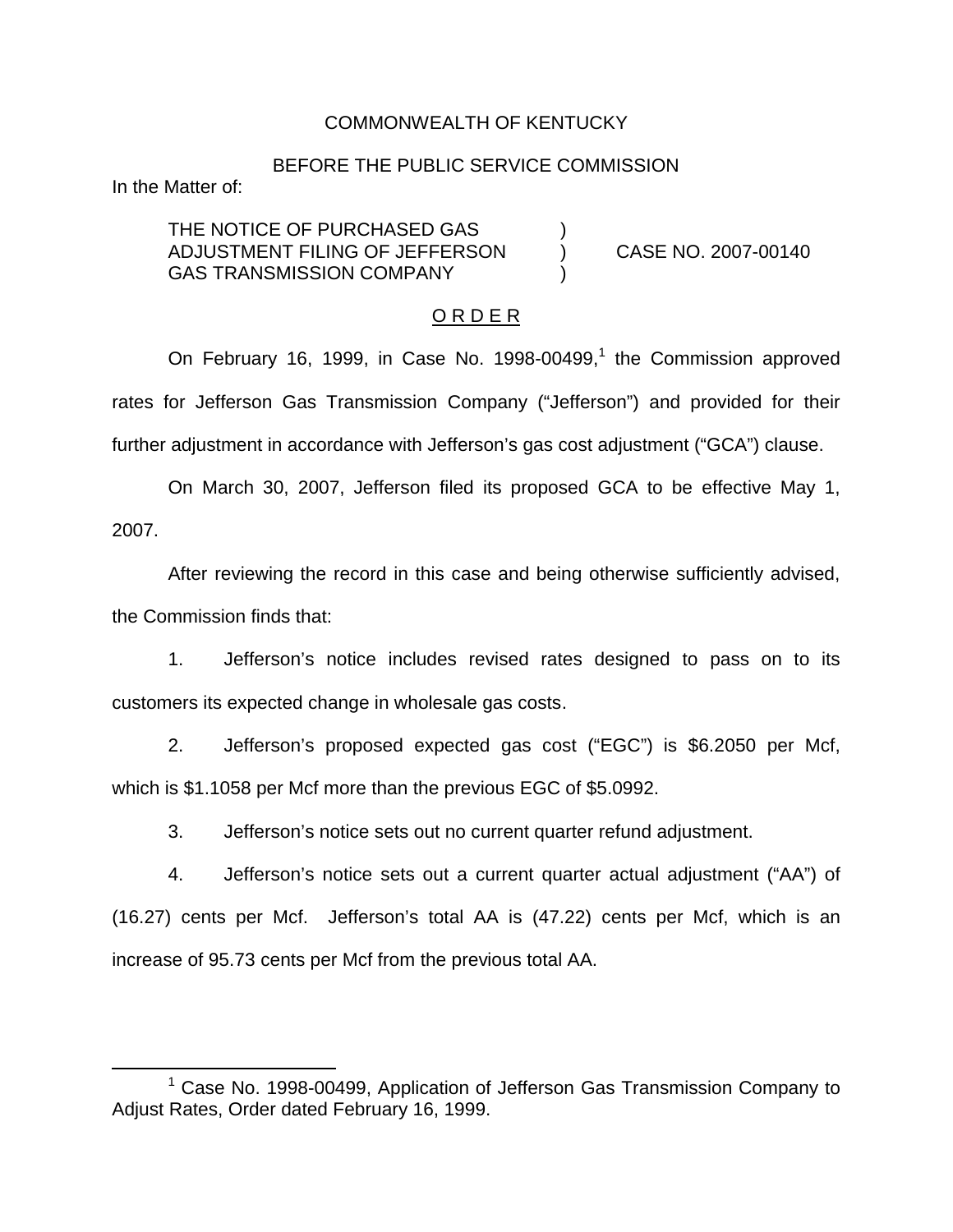5. Jefferson's GCA is \$5.7328 per Mcf, which is \$2.0631 per Mcf more than the previous GCA of \$3.6697.

6. The rates in the Appendix to this Order are fair, just, and reasonable, and should be approved for billing for service rendered by Jefferson on and after May 1, 2007.

IT IS THEREFORE ORDERED that:

1. The rates in the Appendix to this Order, attached hereto and incorporated herein, are approved for billing for service rendered by Jefferson on and after May 1, 2007.

2. Within 20 days of the date of this Order, Jefferson shall file with the Commission its revised tariffs setting out the rates authorized herein.

Done at Frankfort, Kentucky, this 27<sup>th</sup> day of April, 2007.

By the Commission

ATTEST: